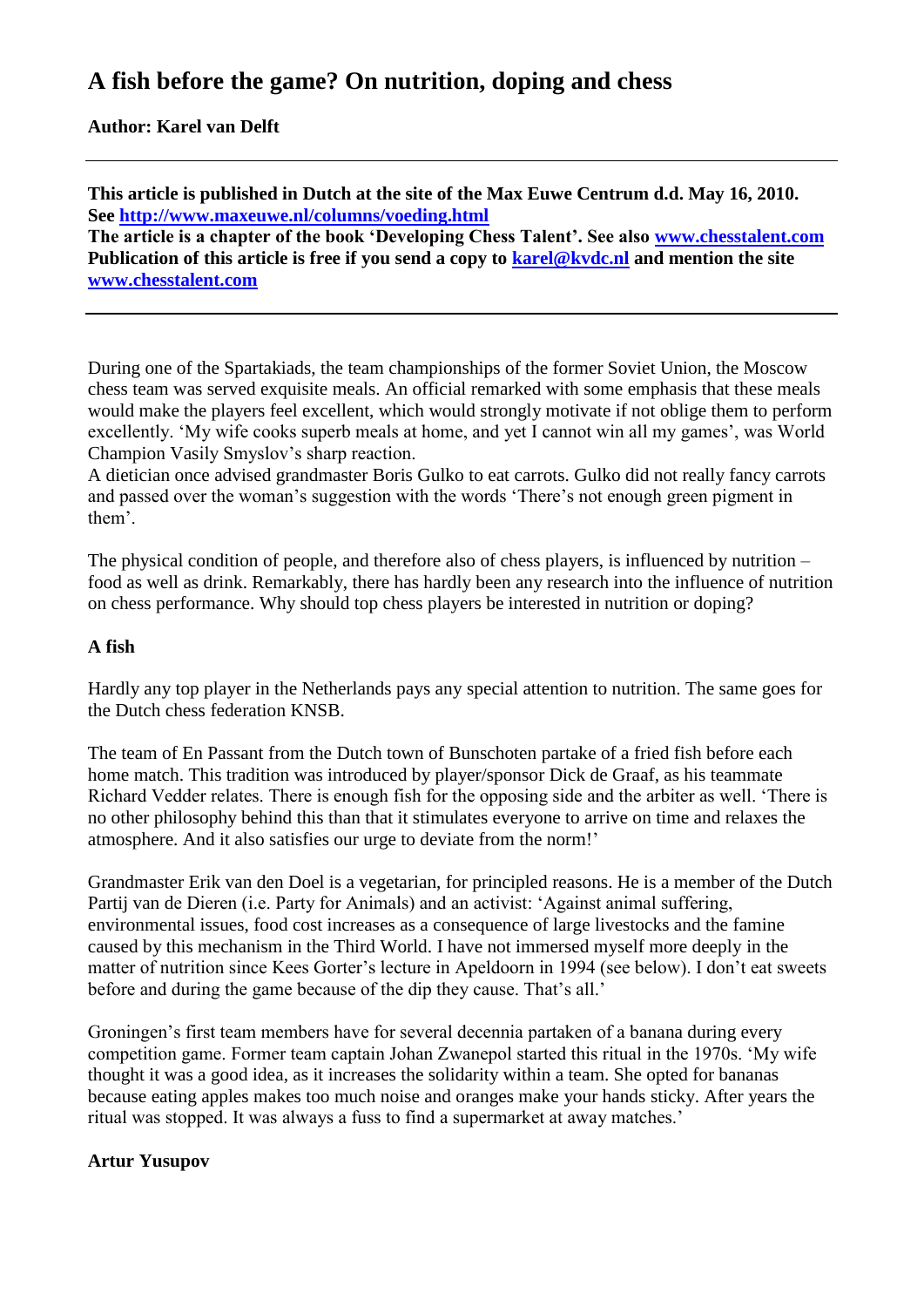In the West we used to watch with Argus' eyes how sportsmen were prepared for top performances in Warsaw Pact countries. Parapsychologists, diets, Spartan training regimes, scientific experiments, doping – everything was possible.

The Soviet anecdotes given at the start of this article were told to the author by grandmaster Artur Yusupov. He grew up in the Soviet Union, became a junior world champion and belonged to the absolute world elite for years. Yusupov says that during his chess career he never witnessed any of these supposed practices. He played chess for fun and he had sporting ambitions. The Soviet authorities, even though they were often paranoid, provided him with many facilities to develop optimally as a top-class chess player.

Yusupov does not rule out the possibility that scientific research into the role of mind sporters' nutrition in relation to top-level performance was done in the Soviet Union. However, he has never witnessed this in practice. And it certainly wasn't a point of attention for top-level players.

With certain exceptions, perhaps. We know that former World Champion Garry Kasparov underlines the importance of being in good physical shape, and possibly he also uses vitamin preparations. Former World Champion Mikhail Botvinnik definitely used extra vitamins. But he lived according to a self-ordained iron discipline and tried anything he considered to be healthy.

Yusupov himself has never given nutrition a prominent role in his top-sport career. You eat, you drink, you breathe. Just like other people.

He does argue that it is unwise to eat a heavy meal right before a game, as this has a sleep-inducing effect. A cup of coffee can have a stimulating effect for a short while, he thinks. In time trouble, or when assessing a critical variation which causes headaches, it can be a welcome stimulus for a player.

Furthermore, Yusupov thinks that it is useful to drink a sufficient amount of water during a game. In his opinion this has a calming effect, although he professes not to know how these things work. Also, it makes you more alert.

About the use of alcohol Yusupov says that generally this is at the expense of concentration and, consequently, of performance. However, if a player is tense during a tournament, a glass of red wine before sleeping can have a soothing effect, he thinks.

In Switzerland he once had a positive experience with bananas: "My team captain gave me one during a game. I don't know if it's suggestion or not, but after eating it I felt much more at ease and I won the game.'

# **Magnus Carlsen**

On the weblog of the current world"s number one, 19-year-old grandmaster Magnus Carlsen, it says that physical sport and nutrition are part of his preparation before a tournament. The weblog doesn"t give any further details.

#### **Loek van Wely**

Six-time Dutch champion grandmaster Loek van Wely does not pay any special attention to nutrition. "However, it is important that you don"t eat too much right before a game. Then you will feel stuffed during the start of the game and you will feel the urge to bulge. While digesting the food, your blood will flow to your stomach instead of to your brains. So this is at the expense of your concentration. You can compare it with running immediately after having eaten. That doesn"t work either. You don't feel well. I tend to leave at least two hours between a meal and a game.'

Van Wely does not adhere to any special diet: "I wouldn"t know what such a diet would have to consist of." As a top-level chess player he has participated in tournaments in at least 50 countries.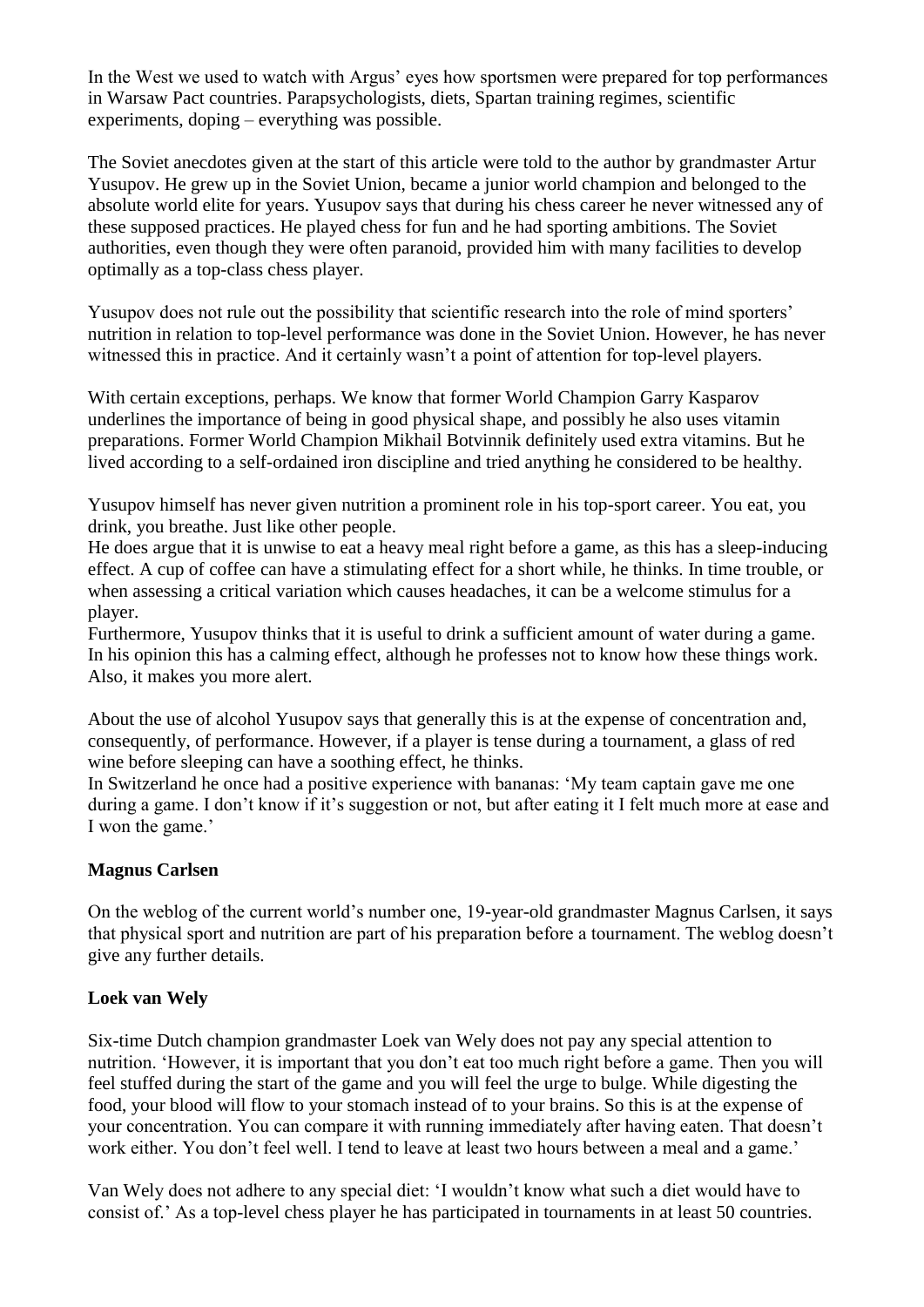'I've never talked about nutrition to anyone anywhere. It simply isn't an issue.' He has never heard from other grandmasters if they concern themselves with nutrition.

That is not to say that nutrition doesn"t play a role, Van Wely asserts. "But as a sport, chess is very underdeveloped in a number of respects – also in this area, I think."

From his chess federation he has never received any advice or information. "Then again, I myself have never asked for it either. And I've never read anything about it.'

During a game Van Wely doesn"t eat. At the most he will grab a sandwich. He almost always abstains from coffee during games. "I like soft drinks, with sugars, like a coke, for instance. I get a small boost from that. It is important to take enough liquids and sugars during the game. If you notice that you are starting to relapse, you should have a drink."

Van Wely underwent an anti-doping test once – in Spain. "But that was just a formality. You had to hand in some urine, but it would have been easy to swap bottles. There was no close control.' Van Wely won three Dutch championships in which anti-doping tests took place: 'Remarkably, they decided not to check the champion.'

Van Wely doesn"t know whether any effective drugs for chess players exist. "You used to hear stories about Russians that took little pills. If you see the energetic impression that Kasparov always made, I used to wonder if that was still humanly possible. And in East Germany all kinds of food supplements and doping were used by sportsmen." Van Wely definitely does not rule out the possibility that certain substances are supplied by doctors in certain countries. "But perhaps these pills only have a placebo effect. As long as the suggestion works. Of course, psychology plays an important role in chess.'

Van Wely does not smoke and is a very moderate alcohol drinker. He likes being in good physical shape. That's why he practices various physical sports besides chess, like fitness and soccer. Top-level chess requires a lot of energy and optimum concentration. "During the Corus tournament it"s really one big sprint race, right until the end. You cannot slow down for one moment. Each mistake is lethal. Missing even a singe nuance will keep you trailing for the entire game. You"re in for a rough ride. You're never going to win such a game.'

The ability to perform optimally in a sport depends on many factors, says Van Wely. "For one player the solution is opening preparation, another also focuses on his physical shape. Good sleep is important. And there are many more things.' The question, according to Van Wely, is how much time and energy you spend on each of these factors. T'm no expert on nutrition. You take a few things into account, but that"s about it. I would find it useful to have a few guidelines, so that I know which factors I should pay attention to.'

#### **Sipke Ernst**

During a Dutch championship in 2002, professional chess player Sipke Ernst was one of the first six Dutch players to be tested on doping. He was an international master at the time – he is a grandmaster since 2005. "Within seven weeks they would send me the result, but I"ve never heard about it anymore. So I suppose it was OK." Ernst had to produce 70 milliliters of urine under supervision. "That took a while. You do feel a little tense in such a situation." At the 2003 Dutch championship it was his turn again: "This time I finished more quickly."

For Ernst the anti-doping test isn't a problem. 'It's a financial issue. By carrying out the anti-doping test the chess federation can obtain subsidies, which is good for chess. So I can understand that they do it.'

Ernst thinks that doping is hardly or never used in chess. "In the Netherlands there is one IM who uses hallucinogenic drugs, but I don't believe for a moment that they work.'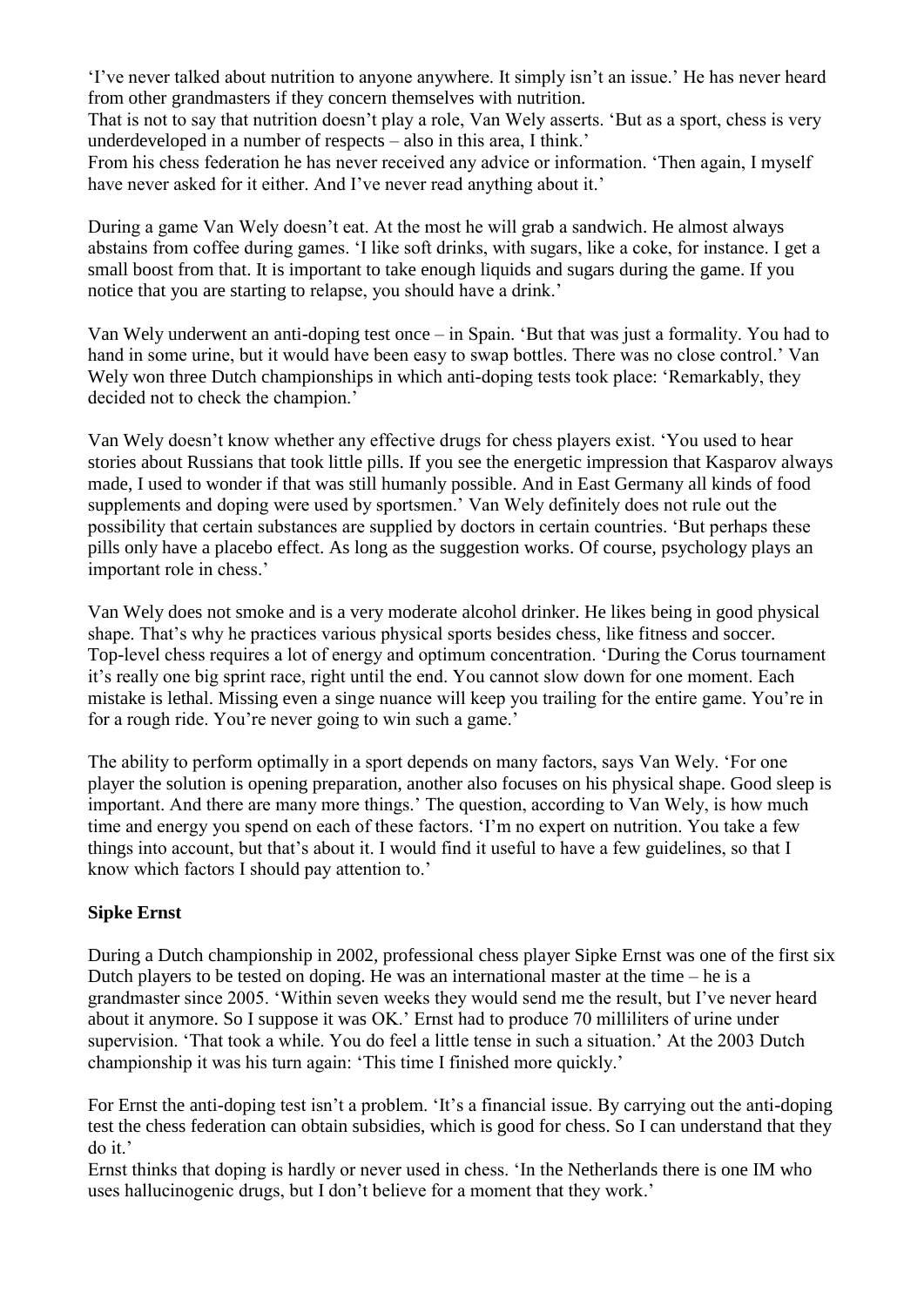He doubts whether, for instance, beta-blockers are useful. "Perhaps they make you feel too much at ease. You have to have a certain tension if you want to be able to concentrate well. Otherwise you get a kind of Naumann-effect. Naumann is a German grandmaster who became a father – he was happy, and didn't care about winning or losing anymore. His concentration during games declined and this cost him 70 rating points in no time. By the way, when Jeroen Piket became a father, he fell from place seven on the world ranking list to a place outside the top-100."

Ernst pays conscious attention to his eating pattern. "But the main reason for this is that I just want to be fit. I drink maximally five cups of coffee a day, and before a game I don"t drink a lot of it. I don't think it's good to sit at the board in a hyperactive state.' In the Germany Bundesliga, Ernst plays for the Solingen team. One hour before the game, the

members of this team have lunch together. Several of the players eat a heavy hot meal. Ernst himself prefers salads. "If you eat large amounts, your body has to digest them. You are less sharp in that case. Three hours later, when you have digested your food, your game may be lost already."

Nutrition is certainly not a subject of conversation among top-level chess players, Ernst says. In 2002 he played for the Netherlands at the Olympiad, and later he did so at a European championship for national teams. "From the coaches I never heard anything about nutrition. I rather think this is because it's not so mega-important.'

"Chess is not a one-hundred meter sprint race" – this is how Ernst explains his in perspective relativization. "You have to have a reasonable concentration level for five to six hours. But it does not have to be super. That would not be possible, for then you would have a splitting headache after each game. Total concentration is only necessary during the calculation of critical variations in a position", Ernst claims. "With analyses of a more positional nature, what counts more is an objective assessment of positions."

#### **Jan Timman**

Grandmaster Jan Timman belonged to the absolute world elite for years. During important matches, such as the battles for the world championship, a strict daily routine is necessary, he says. "Also with regard to what you eat.' What counts for him is regularity and moderate eating. He points to the fact that in southern countries like Spain it is customary to have a hot lunch around noon. Digesting food costs energy and this is at the expense of your concentration, he says. "I myself am not sure as to what is the best thing to eat.'

Timman has had contact with a dietician about healthy eating habits: "I stick to her advice, at least it gives you a good and healthy basis. I have never looked more deeply into the subject." Timman observes that eating habits rather differ among grandmasters. "Some of them, like Andersson and Sokolov, eat little before a game. Others, like Fischer and Kasparov, used to have a copious meal before an afternoon game. That was the reason why Kasparov always wanted to start as late in the afternoon as possible."

Timman has doubts about the claim that food supplements were not used in the Soviet Union. "I have heard rumours that the absolute top players, i.e. Karpov and Kasparov, did receive counselling in the area of food. They were the absolute world top and received a lot of support – more than other top grandmasters. There was talk about astronaut food which they were alleged to have used during matches. This would provide energy, but it would not burden the digestive system, as a result of which the blood can optimally transport oxygen to the brain."

#### **Timman's refusal**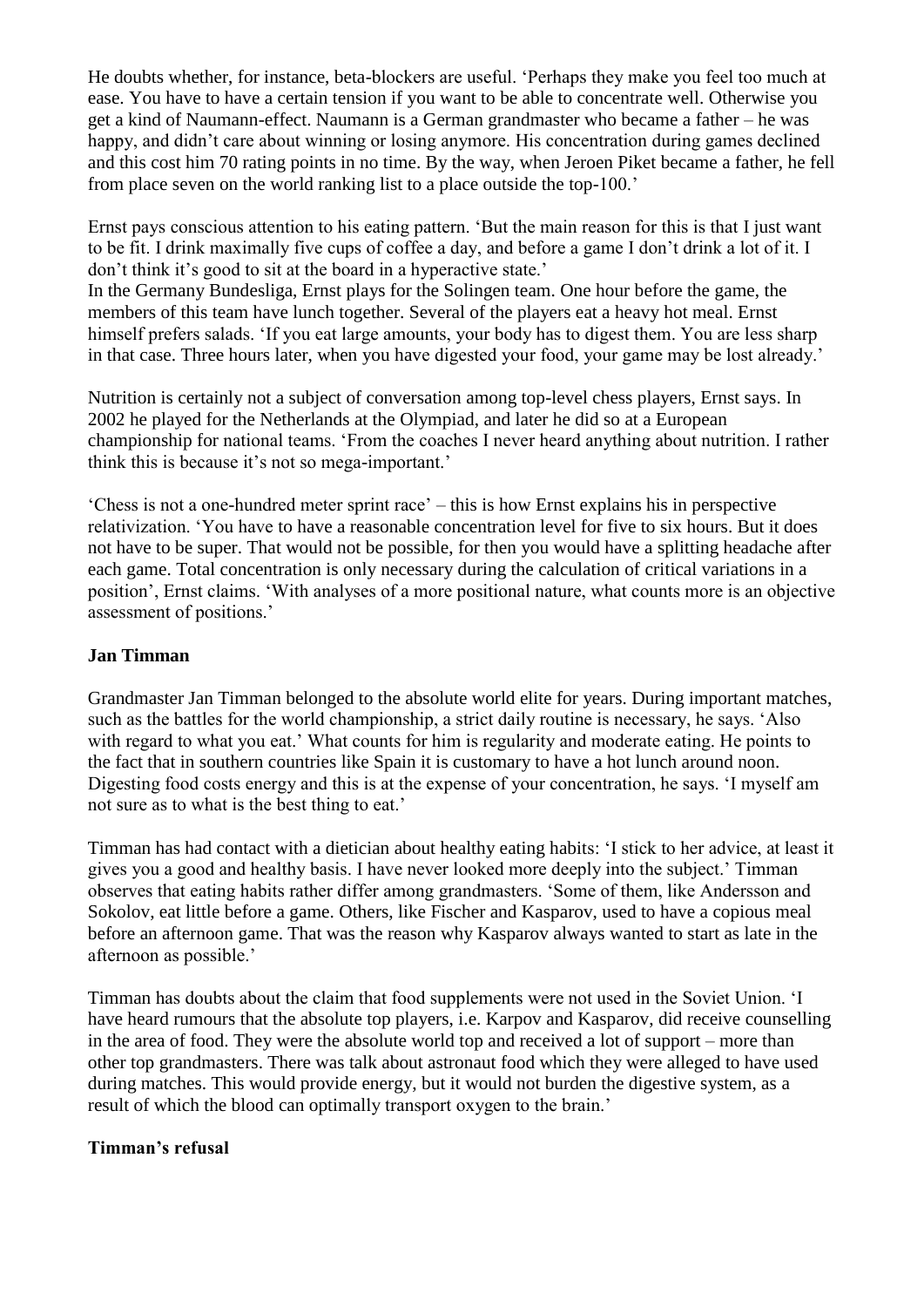In an article in the Dutch newspaper Trouw (2002), grandmaster Jan Timman explained his refusal to participate in anti-doping tests. He calls them humiliating and ridiculous where mind sports are concerned.

Timman says that top chess players do not use doping. He refers to an experiment in the 1970s. "A German doctor who was also a good chess player, Helmut Pfleger, played a game against Boris Spassky under the influence of a beta-blocker. True, he would have lost anyway, but this time he did not even get the slightest chance, and he was so meek. So that substance had a negative effect.'

Also, an experiment in the former GDR, where two groups played chess against each other, is supposed to have ended negatively for the group that had used a substance of which the name has never been made known.

In the interview, Timman says that the doping autorities should have put cafeine and nicotine on the list if they had wanted to be consistent. The Dutch top player concludes that the doping authorities don"t do anything about them because these stimulants are universally accepted.

# **Friso Nijboer**

Grandmaster Friso Nijboer recalls that in the 2002 Bled tournament there was an anti-doping test where there was also a check on cafeine. Cafeine was still on the doping list in those days. "Therefore I drank only two cups of coffee a day. Once I took three." According to Nijboer there is not a single substance that improves chess performance. "I"ve heard this from an international master who calls himself an expert in this area. He has used everything there is to use, and his conclusion is: nothing helps."

#### **Marihuana Bosboom**

In 2003, IM Manuel Bosboom experimented with (vaporized) marihuana during the Apeldoorn blitz championship. He won the tournament before Merijn van Delft (who had been out on the town the night before) and grandmasters Igor Glek and Artur Yusupov.

"It brings you into a lucid state. You start to play more by feel", the chess player reported to a journalist from the local paper. "It gives you the same feeling that you have when you"re in terrific shape. Perhaps my moving gets a little slower, but my next moves come up in my head in a continuous flow.'

#### **Lecture by Gorter**

Kees Gorter, a general practitioner in Apeldoorn, gave a lecture on chess and nutrition in 1994 during the so-called 'Creative Tournament' in Apeldoorn. The title of this lecture was: 'What is the influence of physical shape and nutrition on attention and concentration? – On the medical aspects of chess."

Gorter cites former World Champion Botwinnik, who is quoted in Munzert"s *Schachpsychologie* asserting that chess has four aspects: technique, physique, psychology and coincidence. Gorter also refers to Kasparov, who uses the notion of "compensation sport". For example, soccer and badminton demand a lot of stamina, attentiveness and quickness of reaction. As the physical and psychological constitutions are closely related, such physical sports are useful for the performance ability of mind sportsmen.

Before his lecture, Gorter had contacted Dr. Harm Kuipers (former ice-skating World Champion and Professor of Exertion Physiology at the Maastricht University), who underlines the importance of the neuro-vegetative system for the stress balance.

In his lecture, Gorter gives several pieces of concrete advice:

- No heavy physical exertion shortly before the game.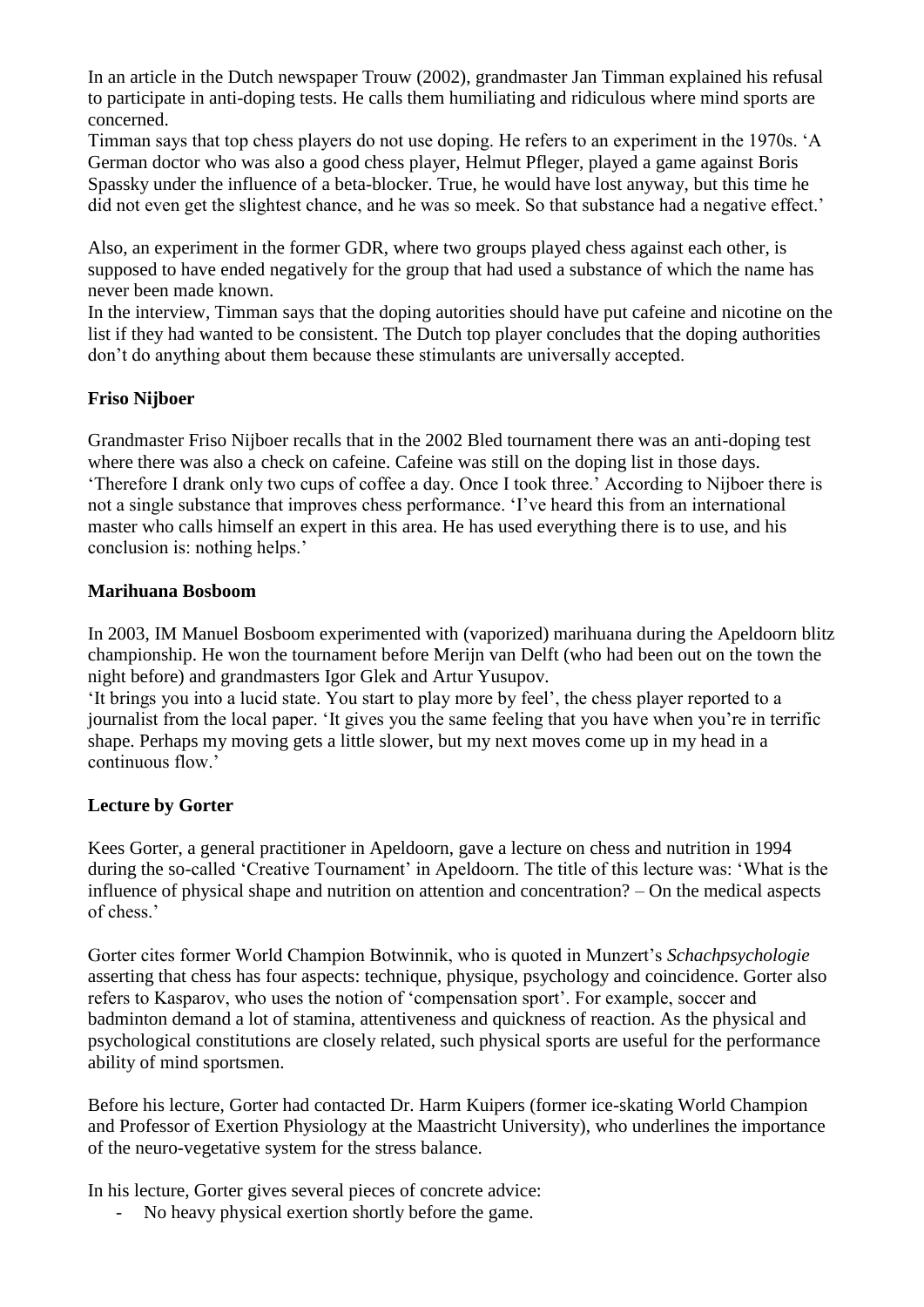- Between games: short exertion in order to stimulate the alertness of the body, but prevent fatigue.
- Bad sleeping before a game is not a problem, since the neuro-vegetative system is hyperactive in that case.

According to Kuipers, physical work does not result in a significant decline of the blood sugar level in the brain. (Recent research questions this conclusion, KvD.)

Some pieces of advice:

- Too much sugar sets the gastrointestinal system to work, which results in a feeling of numbness. Too little sugar leads to shakiness and loss of concentration. Therefore, eat easily digestible meals and no fatty sweets during the game. And: one hour and a half before the game, take calories in the form of, especially, carbohydrates (55-60 percent of the nutrition – carbohydrates can be found in rice, brown bread and fresh fruit, and are quickly and effectively converted into energy).
- Cafeine: a limited amount of coffee or coke drinks stimulates the neuro-vegetative system. This causes an increase in alertness, allowing a person to react more adequately.
- Alcohol has a negative effect on alertness, even in small amounts. Don't drink for minimally twelve hours before a game.
- Other drinks: preferably isotonic.

Gorter also cites Wim Saris, Professor of Human Nutrition at the Maastricht University, who claims that proteins and vitamins are never a problem in the nutrition of top-level sportsmen. Especially varied and balanced nutrition is essential for physical as well as mental performance. Advice needs to be geared to the person.

Gorter also spoke about various psychological aspects of concentration, which are outside the scope of this essay. He concludes with three golden rules (source: "The menu of the sportsman", an article on school athletics by Dutch Athletics Union KNAU):

- Make your menu sufficiently varied.
- Eat your food as fresh as possible.
- Take sufficient liquids.

#### **Sports physician Zuur**

The Dutch chess federation does not have any expertise on nutrition. But the Dutch bridge federation does. Since several years it has engaged sports physician Ciska Zuur for a few hours per week.

She is a recreational bridge player, and she applied for a job at the federation as a volunteer. "I read that players were going to the U.S. for a 100.000 dollar tournament, and that a few days before the tournament they decided to take a day-long walk through the Grand Canyon. It was steaming hot there. As if this would not have repercussions on your physical condition for days."

There is hardly any specific knowledge about nutrition for mind sports, Zuur says. General knowledge about sport and nutrition, with extensive food diagrams, can, among others, be found in the standard work "Voeding en sport" (i.e. "Nutrition and sport") by Anja van Geel and Joris Hermans, which was published under the auspices of the Dutch umbrella organization NOC\*NSF.

Sports physician Zuur's task is to prepare bridge players for an optimum thinking performance, according to the principle "a healthy mind in a healthy body".

Among other things, she gives advice about the preparation for travel abroad, including physical condition, jetlags, differences in temperature, hygiene, and what mind sportsmen can and should not eat if they want to stay fit. "This is important, but not specifically for mind sportsmen", Zuur says.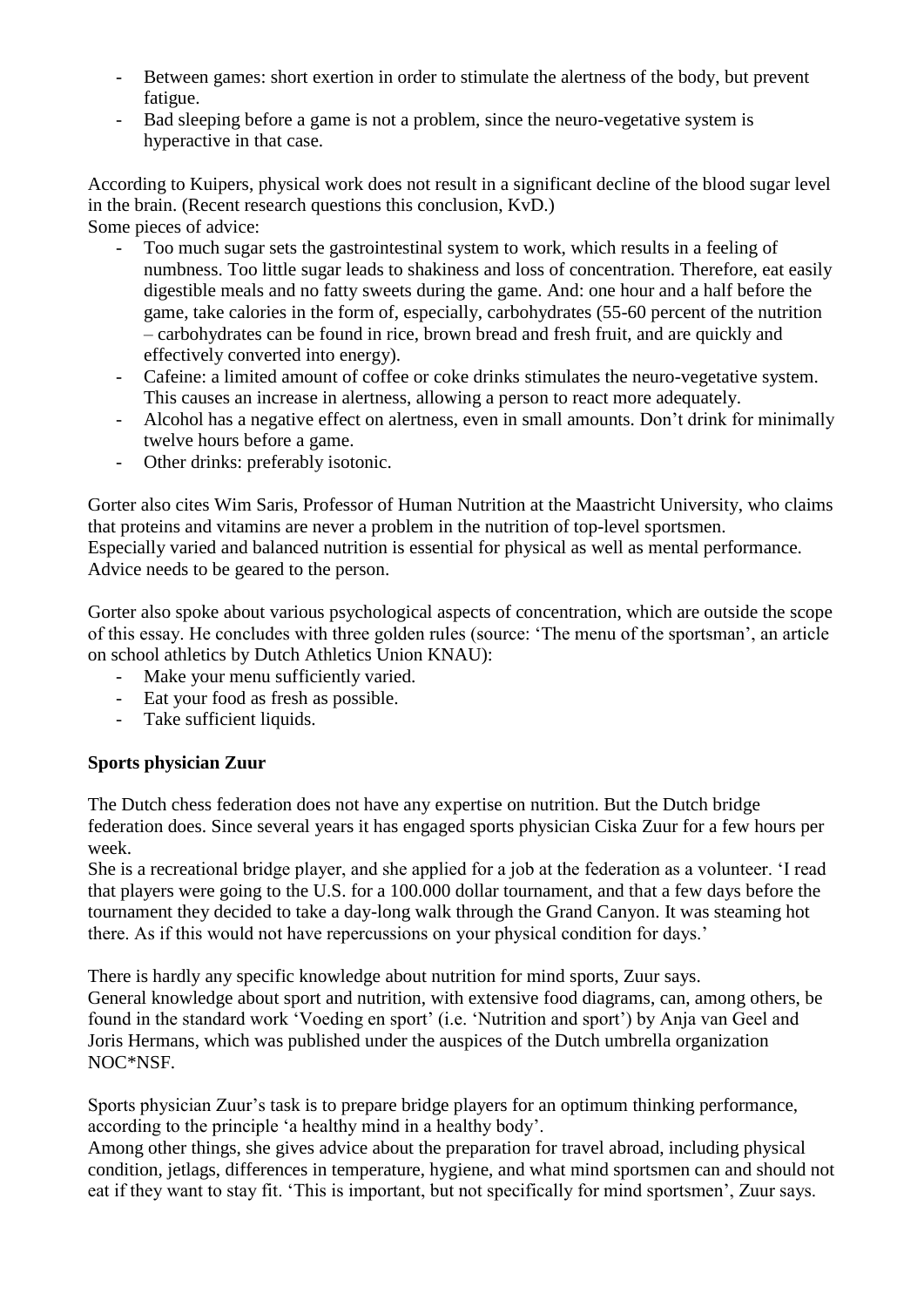It is important for mind sportsmen to stay in good shape. A daily twenty minutes' walk is a sizeable contribution. 'Mind sportsmen often underestimate the amount of energy that their sport requires.' Zuur also watches over the players" general condition. For example, a disturbed blood sugar level or anaemia can cause loss of concentration.

During matches, a player's sitting position is very important. Sitting on the front of the chair and leaning slightly forward on your feet optimally relieves the pressure on your back. However, the problem with bridge players is that a player who leans forward has to watch out that other players cannot see his cards. If a player is seated in the right way (i.e. not slumped or crooked) he will tire less easily, and this will improve his concentration.

"The furniture is not always optimal. In fact, you would wish for an optimal table height which is geared to the person in question, but what will you do if a taller and a shorter player face each other at the table?'

Taking in sufficient liquid is important. Concentration ability declines fast if the body does not contain enough liquid. A liquid loss of two percent already has a negative effect on concentration, but while playing you don"t notice this yourself. During air travel it is also useful to drink a lot because the airco causes dehydration and there is low air pressure inside the cabin. Moreover, drinking reduces jetlag effects.

It is also important to take regular walks during a long game or during a bridge tournament. This relaxes the body, which is good for concentration.

Zuur warns against the use of substances that are on the doping list. A player does not necessarily benefit from these substances, but if he gets caught for having used them this will have unpleasant consequences.

The number of substances that may have a positive effect on thinking performance is limited, Zuur thinks.

Some people think that the use of marihuana will relax them. Our sports physician does not know of any research that provides a scientific basis for this assumption. "It may be true for some people with limited use. But marihuana is forbidden, and it remains in the blood for a long time. I strongly advise against its use."

Beta-blockers are also forbidden during bridge, except when used on medical prescription, for instance in case of heart problems. They are used by sportsmen in order to relax. The risk of being caught at tests is great. 'Don't do it', Zuur says.

At international events, mind sporters can get into trouble if they use multi-vitamins. These can be contaminated with substances that feature on a doping list of the World Anti-Doping Agency (WADA) and the Dutch Doping Authority. Zuur recommends the exclusive use of officially approved preparations.

Players have to watch out with sleeping pills. These can have a prolonged continued effect and cause numbness on the next day. Moreover, the effect differs per person. If, for instance, you normally never take sleeping pills, the effect will generally be much greater than if you are a regular user. Fortunately, research from Wageningen University proves that a glass of warm milk is actually a much better help to get you to sleep.

If you are still looking for means to give yourself a boost, you can resort to a single cup of strong coffee. Cafeine makes players more alert.

Bananas contain tryptophan, which is converted by the body into serotonin, and this brings about a cheerful disposition. Moreover, bananas contain three varieties of carbohydrates, of which the first gives energy almost immediately, and the other two after half an hour and one hour and a half respectively. As a result, the sugars enter into the blood spread out over a longer period of time. It is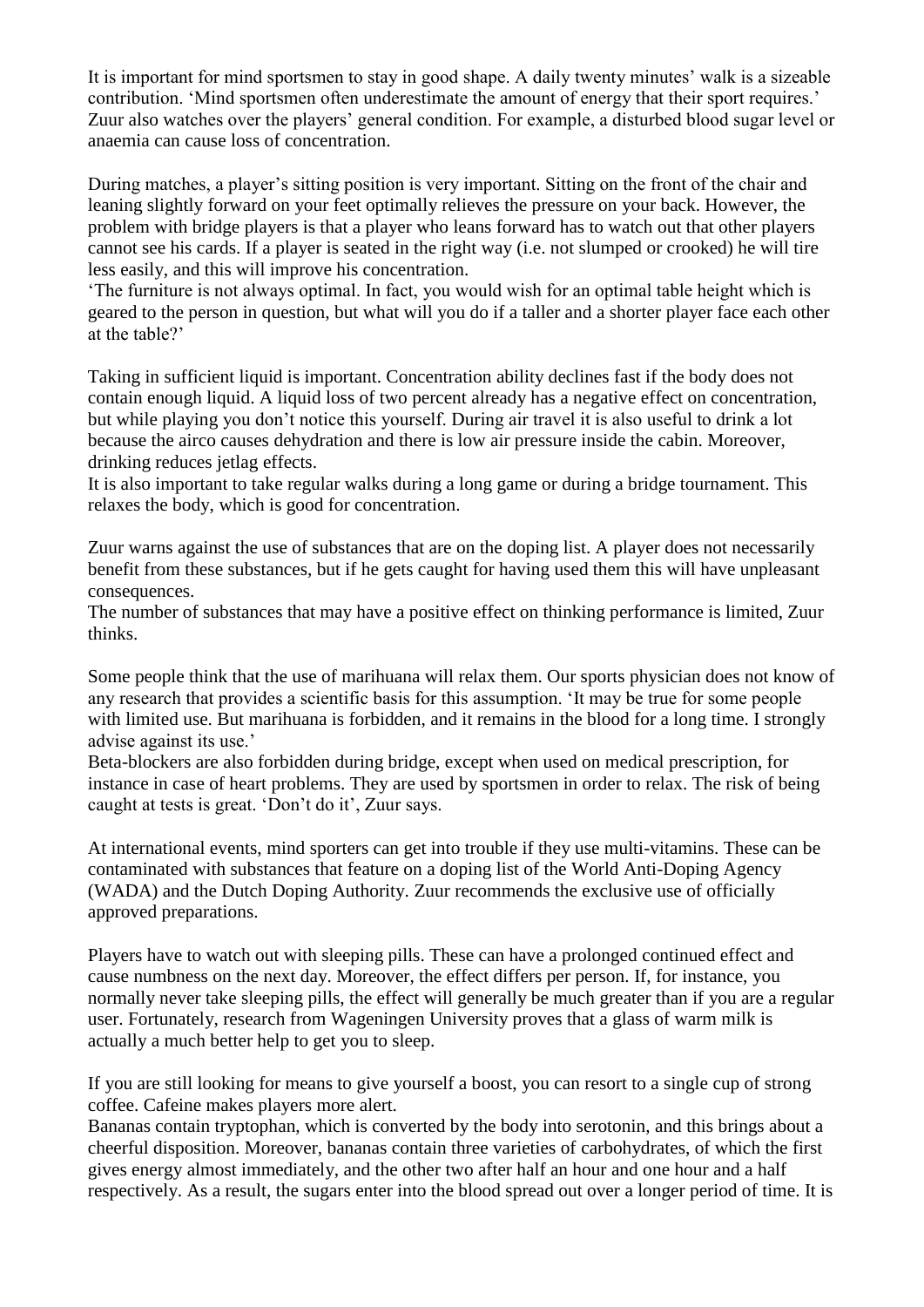advisable to take bananas that are just ripe, as overripe bananas mainly contain carbohydrates of the first variety.

Alcohol has a negative effect on concentration – even a single glass. Contra-productive during a game are grape sugars and energy drinks. They give a short energy boost, but cause the body to produce too much insulin. This in turn causes the blood sugar to drop to a too low level and, consequently, leads to a decline in concentration.

Another problem are light drinks. These contain too many sweeteners. This causes the body to "think" that it has taken in sugar and, consequently, to produce a superfluous amount of insulin, which also has the effect that the blood sugar level drops and concentration declines.

In any case it is advisable during a tournament to stick as much as possible to fixed food patterns and modes of living, Zuur says.

She observes that recent research shows that after considerable physical strain, and also after a heavy meal, a significant reduction of the blood circulation in the brain is visible. This has been measured with MRI scans. In view of the fact that the difference between top and sub-top players is usually small, such differences can be very important for performance.

With strongly varying temperatures it is useful to pay attention to your food intake. As an example, Zuur mentions a European bridge championship in Pau, in the south of France. Within a few hours one day, the temperature rose from circa 20 to 32 degrees Celsius. Immediately she gave her players advice about food and behaviour, like having an easily digestible meal with salad and abstaining from warm soup. Cold drinks and ice should also be avoided, since they upset the digestive system. Besides, she gave the players advice like not to take street walks in the burning sun.

It is hard to establish the effect of her advice on the players' match performances. 'For that you would have to conduct a controlled experiment with a sufficient number of mind sportsmen under different conditions. However, there are all sorts of concrete indications that play a role.' Zuur bases much of her advice on general medical knowledge and dietetics. At this stage it seems plausible that these also apply to mind sportsmen where their physical condition is concerned.

At the bridge federation many players, trainers and coaches have been counselled by Zuur in recent years. She gave lectures and handouts and sent mailings, and held conversations around personal questions.

#### **Baglione's research**

The Argentinean nutrition researcher Roberto H. Baglione has investigated the dietary habits of 72 grandmasters (17 women and 55 men from 35 countries) by means of questionnaires (2007) and has formulated a number of points of advice about nutrition.

Baglione is head of the Department of Nutrition at the Argentinean National Sport High Performance Centre.

His unique investigation has led him to conclude that top-level chess demands a lot from players – not only mentally, but also physically. Besides technical training, it also requires a more comprehensive programme which includes physical sports and adequate nutrition.

Baglione concludes that two-third of the grandmasters eat at least three meals a day, and that 36 percent of them skip breakfast.

He is especially worried by the skipping of breakfast. This has immediate consequences for the dextrose concentration in the brain and liver. A good breakfast yields nutrients that are essential for the production of neurotransmitters, i.e. chemical messengers that provide the communication between neurons. A good breakfast improves the functioning of the memory and concentration.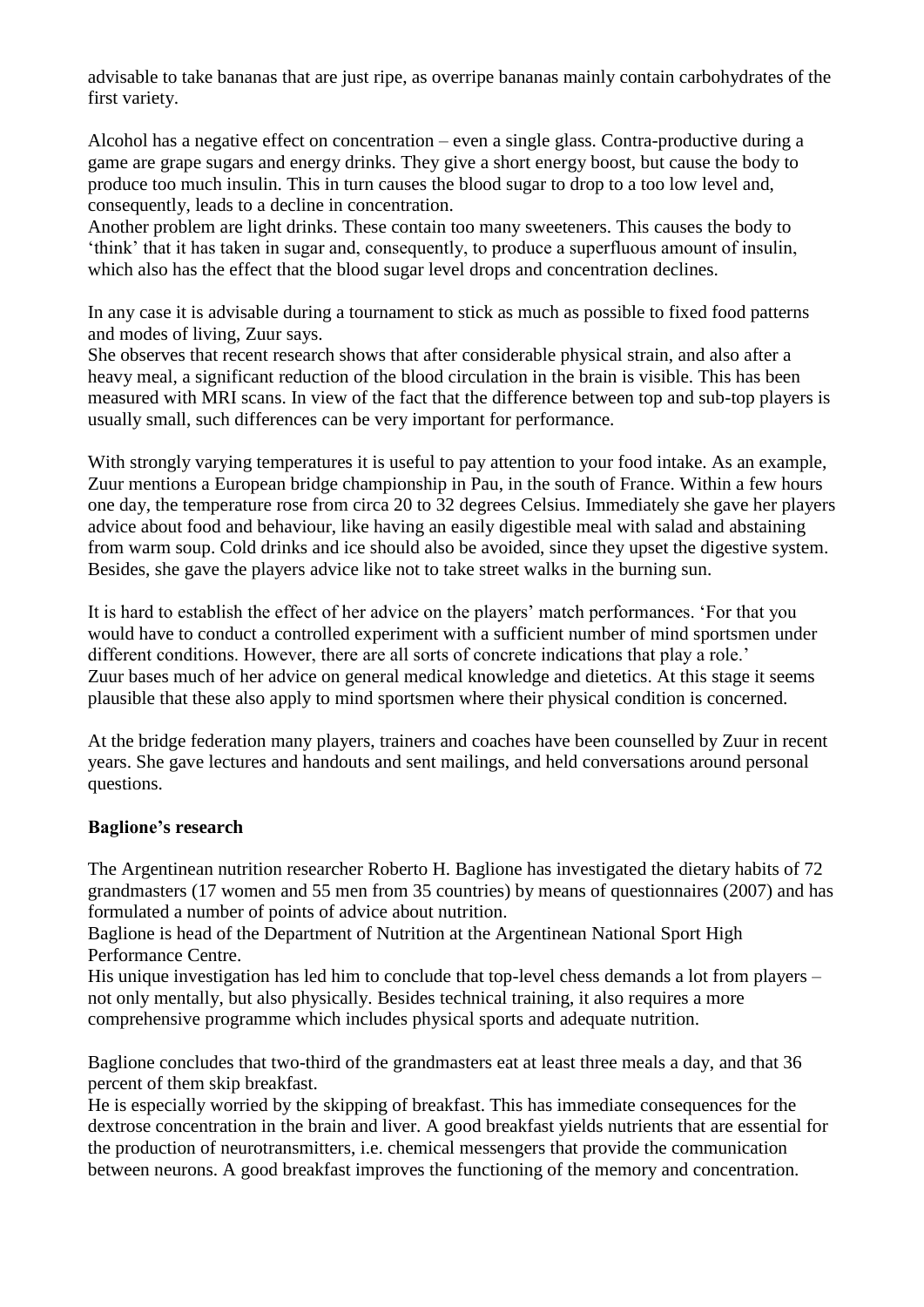Two-third of the investigated grandmasters avoid excessive or hard-to-digest food. After a big meal, Baglione says, the body is busy digesting the food and there is less supply of blood and oxygen to the brain. This leads to sleepiness and fatigue. It is at the expense of concentration and analysing ability.

The researcher found that during games, 96 procent of the grandmasters took solid foods or drinks. Of the solid foods, chocolate scored highly with 80 percent, whereas 15 percent ate fruit. With the drinks the percentages were: water 72 %, coffee 43 %, tea 30 %, and fruit drinks 24 %. Baglione observes that feeling thirsty is a symptom that comes too late. It is late information about dehydration. Before the player realizes it, a shortage of liquid has already caused a decline in shortterm memory capacity, concentration and calculating ability.

The researcher points at negative performance consequences due to insufficient amounts of food in the body. Clothing, air humidity as well as personal characteristics like skin surface, physical condition and age are of influence. This demands advice that is suited to the person in question.

Only two percent of the grandmasters turned out to follow a personal diet by nutrition specialists. One-third of the grandmasters uses food supplements like vitamins, minerals, proteins and amino acids. Baglione observes that a number of these supplements contain substances which are not mentioned on the instructions and are forbidden by WADA (World Anti-Doping Agency), and that wrong usage can also have a contra-productive effect.

Of the grandmasters, 88 percent practices physical training of some kind. 51 percent of them does this on a regular basis (at least three times a week).

Baglione observes that physical activity causes the body to produce endorphines by itself, which have a positive influence on the emotional state and improve resistance. Also, it reduces feelings of fear, depression, tension and stress. Moreover, it improves cognitive functions like memory, creativity, intelligence to a certain extent. Finally, it improves the physical constitution of the body in many aspects.

While the use of tobacco is bad for health and also for appetite, 15 percent of the investigated group are smokers.

The researcher gives a number of concrete points of advice:

- Daily breakfast
- Avoid hard-to-digest food before the game (big meals should be eaten no less than three hours before the game)
- During the game, regularly take sufficient liquid prevent thirst
- Take moderate amounts of food during the game
- Find out what is the ideal amount of food and drink you need, and stick to this during games
- Dark yellow urine colour indicates dehydration drinking a lot is the remedy
- Ask a food expert for advice, concentrated on personal characteristics and circumstances
- Use food supplements on medical advice only
- Do physical training and get medical check-ups

In an exchange of emails, Baglione has said that he has not compared his findings concerning eating habits of chess players with the performance (e.g. Elo ratings) of the investigated chess players.

#### **Polish investigation**

There is hardly any scientific research about chess and nutrition available. A Polish article has appeared under the title "Nutrition habits of young chess players". The authors write that good nutrition plays an important role in the healthy development of children and also in the health of adults. They claim that adequate nutrition contributes to excellent sport performance.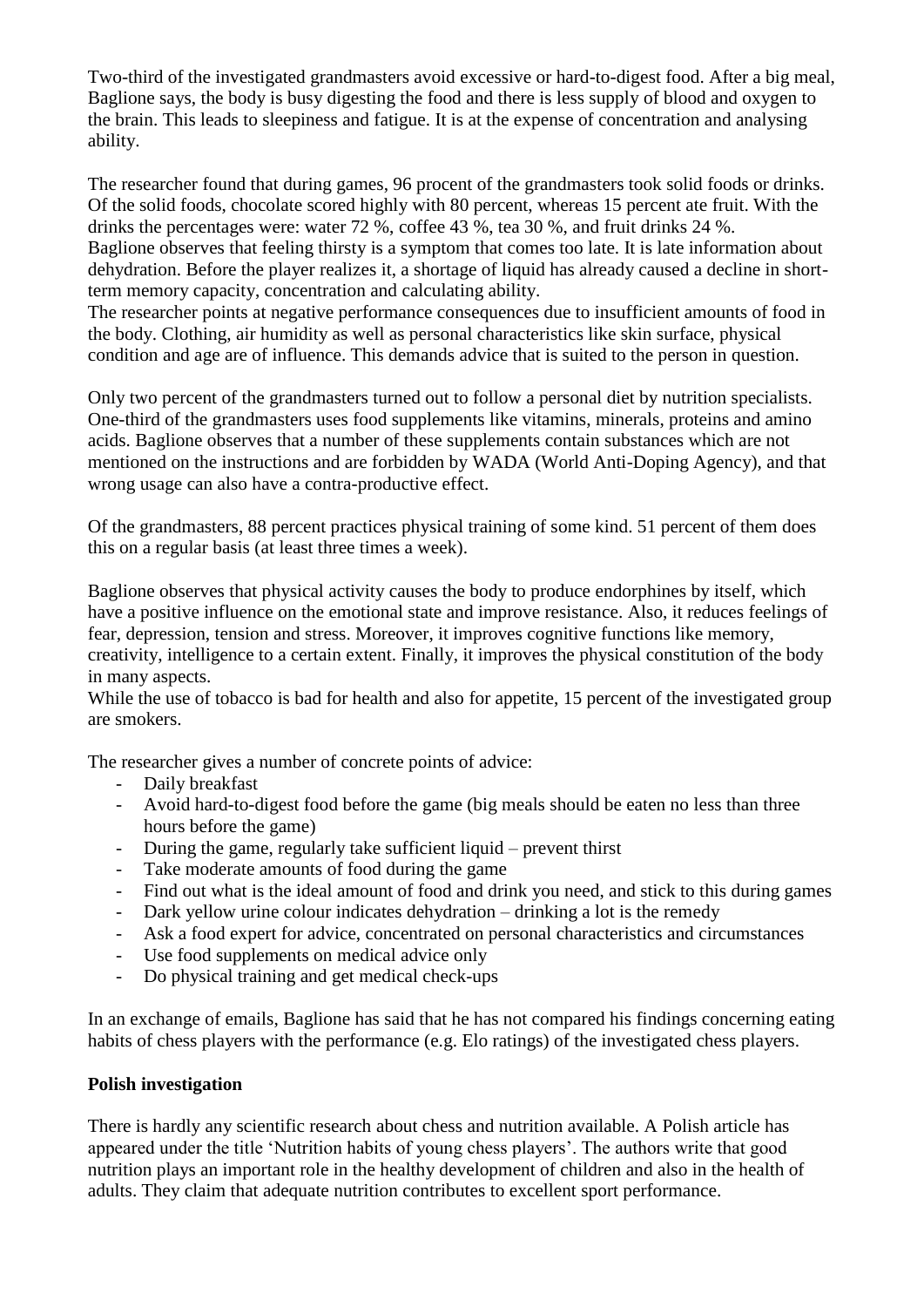The investigators have brought into vision the nutrition habits of 75 top-level youth players in Poland from 8 to 19 years old (36 girls, 39 boys). Only 55 percent of them followed the advice to eat four or five meals a day. Three-quarters of them even miss breakfast, especially during match days. Of the youth chess players, 13 percent only ate fruit or vegetables once a day. Sweets are more popular.

The investigators recommend giving information about nutrition to youth chess players, parents, and coaches.

#### **Advice on mind sport and doping**

In 2000, at the request of the Dutch Ministry of Health, Welfare and Sport, the Dutch Centre for Doping Questions (NeCeDo) investigated the effects of pharmacological substances on the performance capacity of mind sportsmen. The findings are laid down in the report "Mind sports and Doping – a tentative investigation of pharmacological substances that can improve performance in mind sports'.

The NeCeDo was the predecessor of the Doping Authority.

The investigation consisted of literature research into the effects of pharmacological substances on mental processes, and an expert meeting (with experts from the sports and science communities). Adequate, specific scientific research into the influence of pharmacological substances on mind sports does not exist. Therefore, the investigators based their research on generally accepted scientific knowledge about the influence of these substances on thinking processes.

Doping leads to false competition, health risks, and image damage for a sport.

In its report, NeCeDo claims that a substance can be considered doping if it leads to performance improvement and presents a health risk at the same time.

NeCeDo advised the mind sports federations in the Netherlands to formally forbid the use of doping and, for this purpose, to put up regulations with sanctions. And this has been done.

The substances that are regarded as doping in mind sports according to the report are: amphetamins, ephedrines, cocaine, beta-blockers and substances that increase the oxygen capacity in the brain. These conclusions apply to chess, draughts, bridge and go.

NeCeDo considers that the mentioned substances can improve performance in mind sports, even though their expected effect is small.

The mentioned substances could have an influence on cognitive functions and processes such as alertness, attentiveness, watchfulness, memory, information processing, thinking speed and the ability to work longer on a task ("cognitive endurance").

Cafeine does not correspond to the definition of doping that is used here. Admittedly, two to three cups of coffee may slightly improve performance, but there are no health risks involved, and higher doses will cause a decline in performance.

Nicotine is also supposed to improve performance, but since its use has become universally accepted, NeCeDo has advised against putting it on the list of forbidden drugs.

The organization advised against adopting the entire international IOC list. However, due to international pressure this did happen in 2004. The Dutch Doping Authority now uses the full WADA list.

#### **Doping Authority**

In the Netherlands no chess player has ever been found positive by the Doping Authority. The definition of doping is quite unequivocal: all the substances that are on the list of the World Anti-Doping Agency are regarded as such.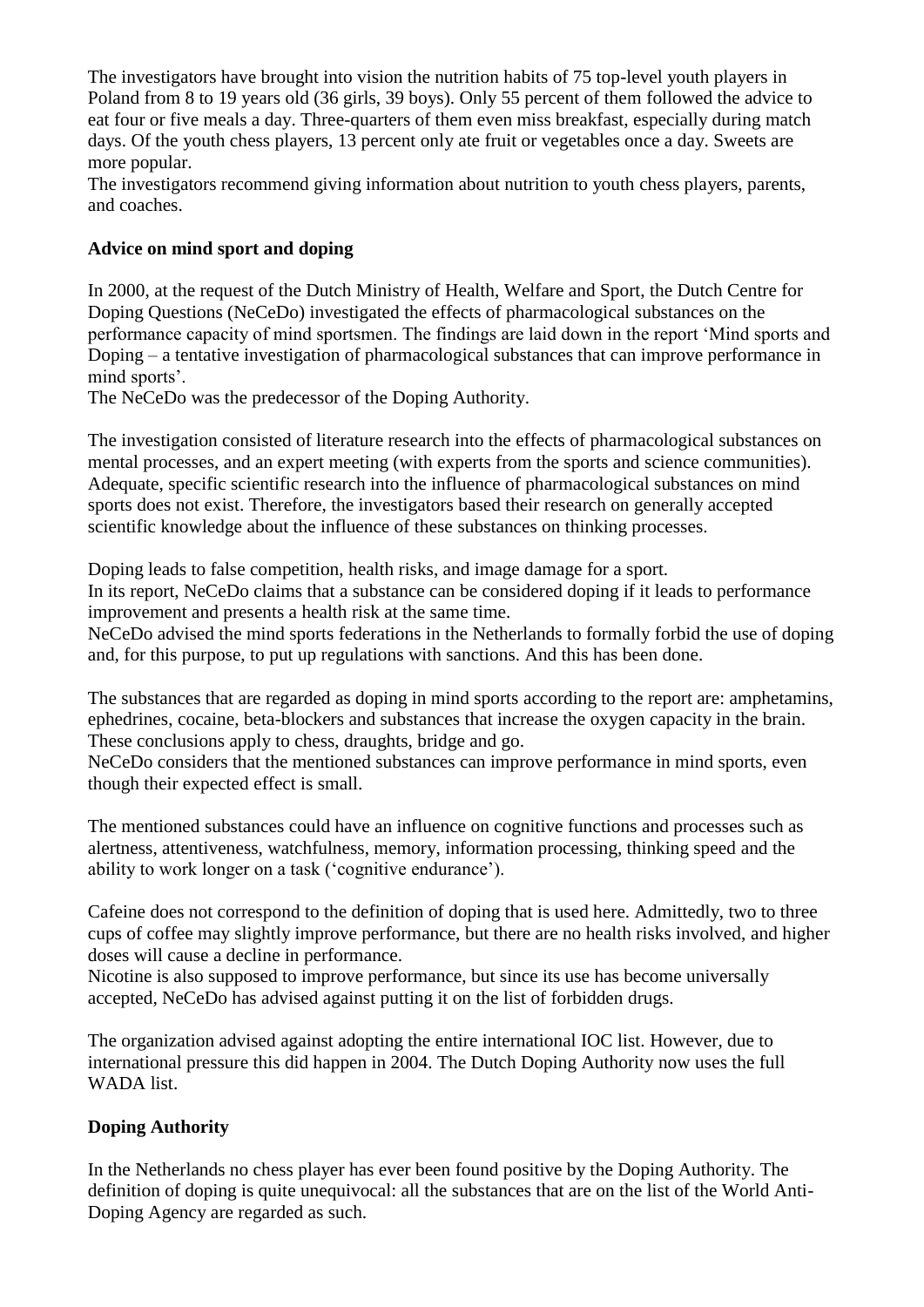Testing of chess players occurs in the Netherlands since 2002. In 2008, 95 chess players worldwide were tested on doping, says scientific policy worker Olivier de Hon of the Doping Authority. "One of them was found positive. But I am almost certain that this had to do with either a remedy against asthma or an anti-hypertensive. This must have been someone who had forgotten to ask dispensation for it.'

Earlier, the Dutch Doping Authority drew up a limited list of forbidden drugs (amphetamins, ephedrines, cocaine, beta-blockers and substances that increase the oxygen capacity in the brain). Since 2004 the World Anti-Doping Agency has ordered the Doping Authority to use the full international doping list. This list contains around 200 substances.

On direct relations between mind sports and doping there is no scientific literature, says De Hon. If there is such a thing as doping for chess players at all, this would have to be related to alertness and concentration. You might think of an amphetamin (a pep pill) like ritalin, or modafinil (a remedy against narcolepsy, i.e. sleepiness). These substances are on the doping list. However, performance-improving relations have not been proved.

De Hon mentions two substances that can be regarded as performance-improving for chess players: nicotine and cafeine. "But they are not on the list of forbidden drugs." The reasons are that nicotine is universally accepted (and therefore impossible to forbid) and cafeine is said not to be harmful for your health. Moreover, too much cafeine has a contra-productive effect.

"As far as I know, cafeine is not on any doping list at the moment, and it certainly isn"t on the WADA/FIDE list', De Hon says. 'That is a fairy-tale. Personally I still think that cafeine does have a stimulating effect on many people"s concentration. I should add that obviously, individual differences are always possible.'

De Hon doesn't know about astronaut food. 'But I can imagine what it could be like. It will probably be fast carbohydrates, possibly combined with some proteins. But a dextro energy and a glass of milk will probably have the same effect – at a much cheaper price."

Any member of the Dutch chess federation KNSB can be subjected to an anti-doping test. In practice, only (sub) top players are tested. This can happen during important tournaments, or after someone has tipped off the Doping Authority.

At the moment, the Doping Authority regards chess as a low-priority sport, which means that it is subjected to the lowest number of possible tests (0-9 per year).

Marihuana is on the list of forbidden drugs. According to the Doping Authority, marihuana does not improve performance, which is why it should be taken from the international doping list. "It is even contra-productive", De Hon says, "for it hampers reaction ability and concentration. But it remains on the list because countries like the USA and France think that sportsmen set an example for youngsters, and drug use does not fit into that picture."

Beta-blockers are on the international doping list in the category where federations can choose for themselves whether they prohibit them or not. This is for the international federations to decide, and since January 1, 2007, WADA has permitted beta-blockers for chess players at the request of the world chess federation FIDE. De Hon does not expect that they will have a performance-improving effect. "However, the bridge federation does forbid them. Apparently this has to do with their aspirations for bridge to be admitted to the Olympic Games."

Of some permitted substances De Hon can imagine that they can have a slight performanceimproving effect. Red bull, for instance (cafeine), or chocolate ("it contains dozens of active substances, e.g. substances that give energy and make you slightly euphoric'). An advantage of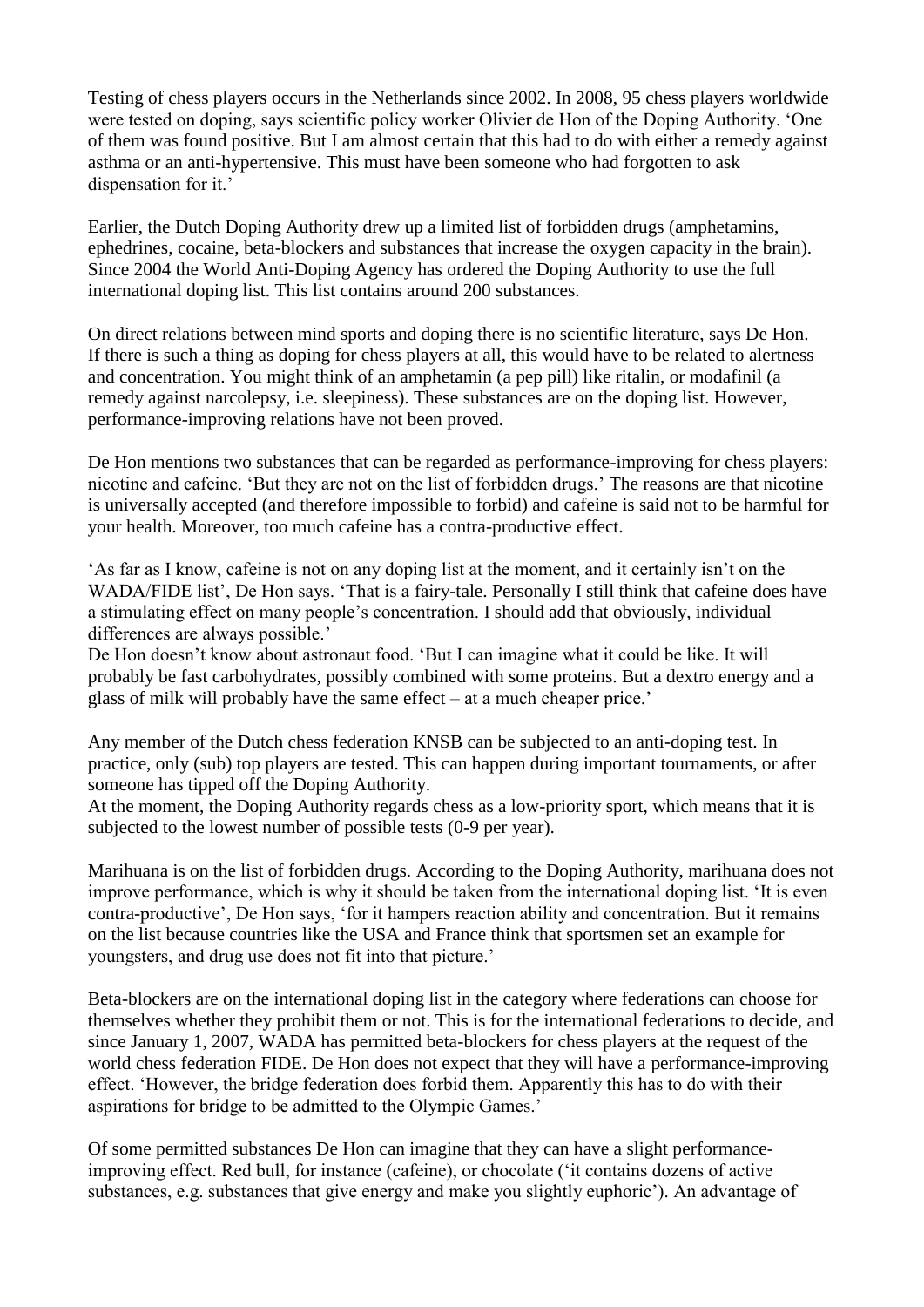isotonic drinks is that their liquids reach the cells more quickly. Coffee, on the other hand, expels liquid.

# **Arthur Schuering**

Jurist Arthur Schuering has been a member of FIDE"s Medical Commission since 2002, and since 2009 he is the Commission"s secretary. In everyday life he is a councillor (judge) at the court of justice in The Hague. For the Dutch chess federation KNSB, Schuering supervises the editing of the doping regulations. These regulations can be found on the website of the chess federation.

As a member, Schuering attends the meetings of the Medical Commission during Olympiads. He also gives comments on propositions to change FIDE doping regulations. He is also a member of the Anti-Doping Tribunal. In this capacity he heard the cases of Press (Papua New Guinea) and Miller (Bermuda) in Calvia in 2004, and in 2009 he heard the Ivanchuk case (Ukrain) in Wijk aan Zee. "All three of these cases consisted of refusals to take part in an anti-doping test. In the first two cases a warning was issued and the points the players had scored were declared invalid. The normal sanction after a conviction consists of a two-year exclusion from official national and international events. The Ivanchuk case was from The Dresden Olympiad. No sentence was pronounced here, because the doping official was not present on the final day of that event.'

KNSB is obliged to lend its cooperation to anti-doping tests in order to keep NOC\*NSF subsidies, says Schuering. "KNSB does not have an anti-doping policy, but a subsidy-keeping policy. For the world chess federation FIDE, adherence to WADA"s anti-doping policy is necessary in order to maintain good contacts with the IOC. These contacts are very important for many chess federations. KNSB is affiliated to NOC\*NSF, but many national chess federations are not affiliated to their national Olympic Committees, and therefore do not benefit from subsidies. For these national chess federations, the contacts between FIDE and IOC are a support for the recognition of chess as a sport in those countries, and a means to find affiliation with their Olympic Committee."

Schuering does not know any examples of chess players that have been found positive. "I have heard that about five years ago in Italy, a patient suffering from epilepsy was found positive on the use of a certain medicin. I think he was suspended. I don"t know any details, and I don"t know any other examples."

According to Schuering, doping does not exist in chess. "I consider doping to be a substance or method that has a positive effect on chess performance on balance. If such a substance or method existed, chess players, being self-willed as they are, would be using them on a grand scale. And if it were used on a grand scale, there would be rumours about it. And no such rumours have ever reached me. That's why I think that doping does not exist in chess.'

An ordinary club player is not tested, Schuering says. "In the Netherlands, only top-level players can be tested. If someone has to take, on medical prescription, a medicin which is on the doping list, and if that someone wants to participate in a top-level event, he has to apply for an exemption beforehand. This apply falls under medical professional secrecy.'

"Chess-playing youths in the Netherlands are not tested, but this does happen in other sports. It can do no harm to inform young top players about doping", Schuering says. He doesn"t exclude the possibility that delegations of Dutch youth players will get anti-doping tests at international championships in the future. "That is permitted."

The secretary of the FIDE Medical Commission does not have any knowledge of nutrition. "I do not know if FIDE has given any thought to this', Schuering says. 'And I do not know of any chess federations paying attention to nutrition either. I have never heard about astronaut food for top-level chess players."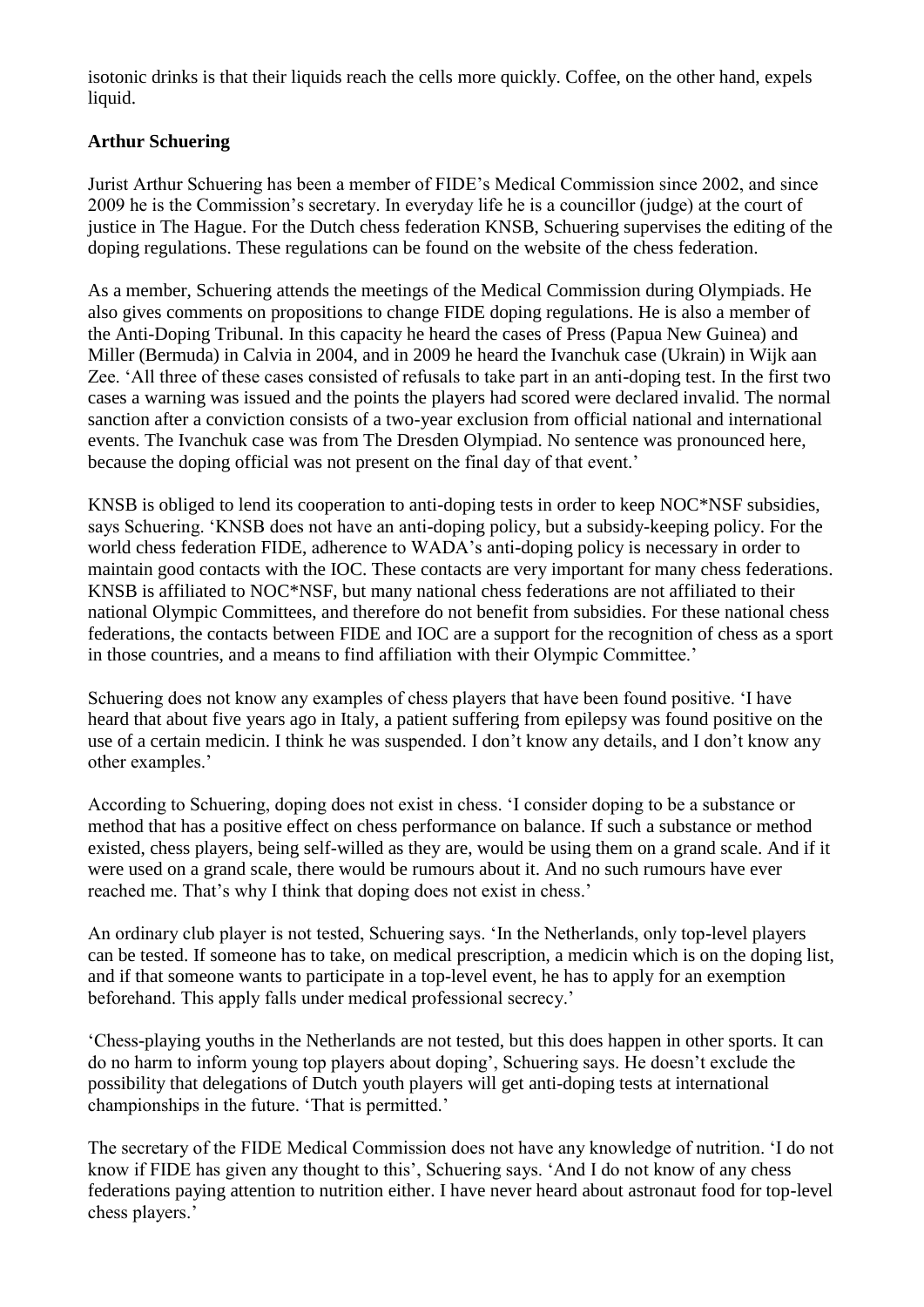The chess community will not be freed from anti-doping tests for some time to come, Schuering concludes. Ten percent of tests must take place "out of competition", i.e. players are tested when they are not participating in an event. For instance, FIDE has had seconds tested during a world championship match. This was a practical solution in order to fulfil WADA requirements. "But it is also possible that chess players will have to cooperate by supplying "where about" data in the near future. This means that they are obliged to constantly report where they can be reached by doping officials. This implies a heavy intrusion on their privacy. That worries me tremendously."

#### **KNSB**

The Dutch chess federation KNSB does not have any expertise in medics or nutrition. Talents" coach Thomas Willemze has put this theme on his action list. Such knowledge would fit perfectly into the new trainer course that is about to be developed, he thinks.

KNSB supposes that there is no doping for chess players. Jeroen Bosch, who is in charge of toplevel sport, is more worried about electronic malversation during games.

The federation does have an anti-doping policy, but that is because it is affiliated to the world chess federation FIDE. The latter has an agreement with the World Anti-Doping Agency. The Dutch umbrella organization/subsidizer NOC\*NSF has an agreement with WADA.

# **The key question**

So, what about having a fried fish before the game?

The fat fish served at En Passant in the town of Bunschoten is good for the brain, Olivier de Hon says. "The omega-3 and omega-6 fatty acids in fish are essential materials for the nervous system, and a sufficient intake of these fatty acids is especially recommended for young children (who are building up their nervous system on a daily basis) and elderly people (whose brain slowly deteriorates).'

"Eating a fish is no problem in itself, but eating a very big one is. It is best to poach it or fry it in well-heated olive oil', says Ciska Zuur. 'Only no fat fish, because that is more difficult to digest.'

#### **Sources:**

*Literature:* The lecture by Kees Gorter is on the English-language version of the website [www.sbsa.nl](http://www.sbsa.nl/) Baglione article: <http://latestchess.com/showArticle.php?id=7&body=2> or [www.chessbase.com/newsdetail.asp?newsid=4335](http://www.chessbase.com/newsdetail.asp?newsid=4335) or [http://journals.lww.com/acsm](http://journals.lww.com/acsm-msse/pages/articleviewer.aspx?year=2007&issue=05001&article=01764&type=fulltext)[msse/pages/articleviewer.aspx?year=2007&issue=05001&article=01764&type=fulltext#](http://journals.lww.com/acsm-msse/pages/articleviewer.aspx?year=2007&issue=05001&article=01764&type=fulltext) Doping Authority: [www.dopingautoriteit.nl](http://www.dopingautoriteit.nl/) KNSB anti-doping policy[: www.schaakbond.nl/wedstrijdschaak/topschaak/dopingreglementen](http://www.schaakbond.nl/wedstrijdschaak/topschaak/dopingreglementen) Polish research: Pediatr Endocrinol Diabetes Metab. 2008;14(3):187-91. - Fornal-Urban A, Keska A, Dobosz J, Nowacka-Dobosz S) NeCeDo (2000): "Denksport & Doping – een verkennend onderzoek naar farmacologische stoffen die de prestatie bij denksporten kunnen verbeteren", i.e. "Mind Sports and Doping – a tentative investigation of pharmacological substances that can improve performance in mind sports' Dagblad Trouw 19 augustus 2000: "We zijn nu ook een sport want we moeten plassen" i.e. "We"re a fully-fledged sport now, since we have to pee" Apeldoornse Courant 3 februari 2003: "Snelschaken: Bosboom wint toernooi" i.e. "Blitz chess tournament won by Bosboom" Weblog Magnus Carlsen: [http://blog.magnuschess.com](http://blog.magnuschess.com/) FIDE anti-doping regulations: [www.fide.com/fide/fide-anti-doping-regulations.html](http://www.fide.com/fide/fide-anti-doping-regulations.html) World Anti-Doping Code on WADA's website at [www.wada-ama.org](http://www.wada-ama.org/) Munzert, R. "Schachpsychologie"